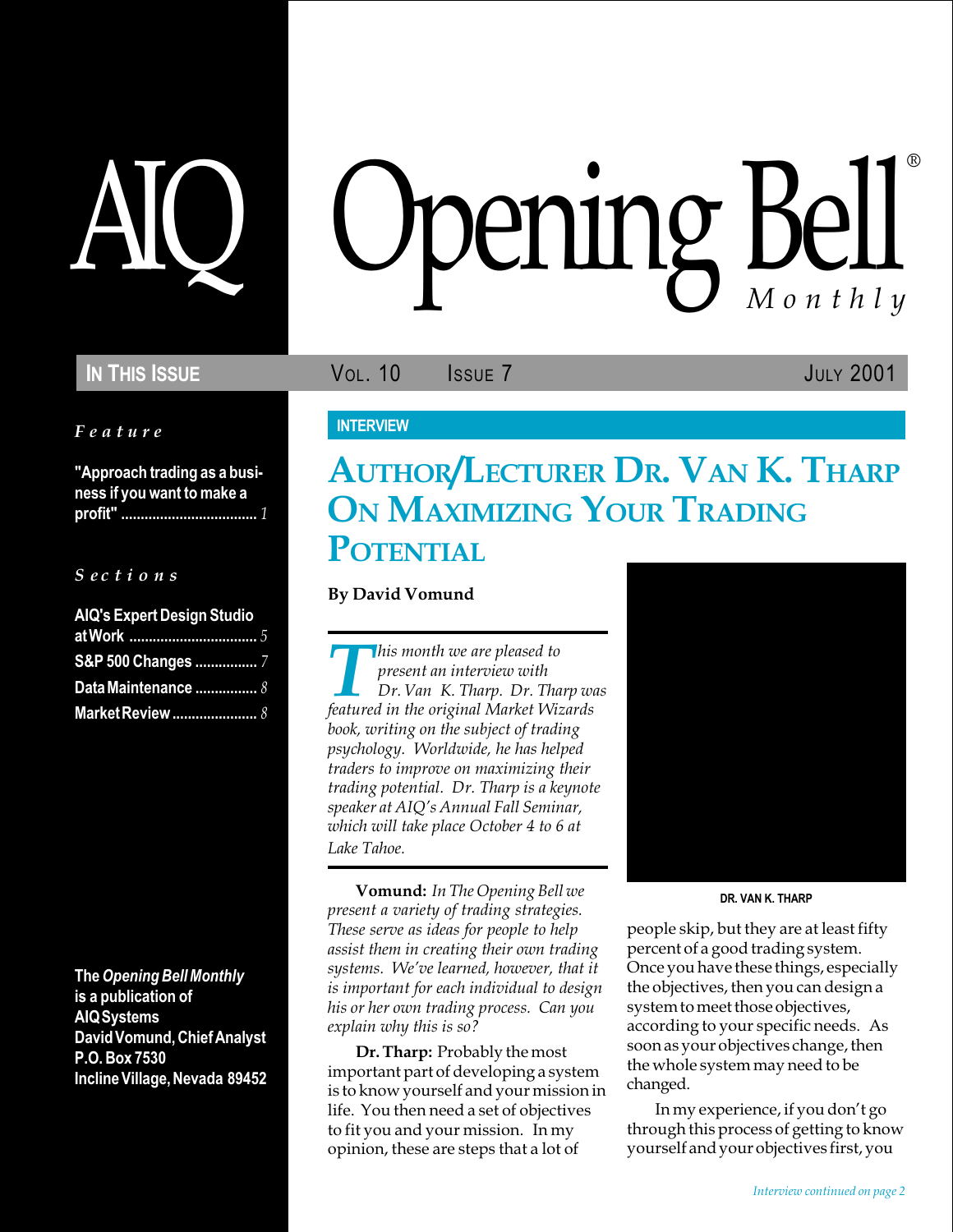## AIQ Opening Bell

#### INTERVIEW continued . . .

won't have a system that you are willing to follow. That's why the process is so important.

Vomund: If you could give one suggestion to traders who are trying to develop a new system, what would it be?

Dr. Tharp: Do NOT skip the most important sections. Know yourself first. We recently did a newsletter on knowing yourself and what that means. And we'd be happy to send that to any Opening Bell readers who request it by calling our toll free number at 800-385- 4486.

Vomund: In your newest book, "Financial Freedom Through Electronic Day Trad $ing,''$  that you co-authored with Brian June, you spend significant time encouraging traders to develop business and trading plans. How important is this for an individual trader?

Dr. Tharp: Individual traders are trying to make a profit trading in the markets. That goal is no different from any other business. So we teach traders to approach their trading activities as a business. Brian draws an excellent analogy in our book about the importance of

#### PLEASE SEND CORRESPONDENCE TO:

Opening Bell Monthly G.R. Barbor, Editor P.O. Box 7530 Incline Village, NV 89452

AIQ Opening Bell Monthly does not intend to make trading recommendations, nor do we publish, keep or claim any track records. It is designed as a serious tool to aid investors in their trading decisions through the use of AIQ software and an increased familiarity with technical indicators and trading strategies. AIQ reserves the right to use or edit submissions.

For subscription information, phone 1-800-332-2999 or 1-775-831-2999.

© 1992-2001, AIQ Systems

business planning. People trying to start a corner grocery store would never expect to get a loan from a bank with a vague idea of what they wanted to do. They'll be competing against major grocery store chains and need to have a clear understanding of what their edge in the market will be.

Similarly, a trader is competing against Goldman Sachs, Morgan Stanley, and top professional traders. How can a trader expect to win consistently against such competition without a plan?

"Individual traders are trying to make a profit trading in the markets. That goal is no different from any other business. So we teach traders to approach their trading activities as a business.

I've coached some of the world's top traders, and they think their business planning is a huge edge. We've come to think that it's so important, that the business planning chapter is the longest one in the new book. Not only that, but we've developed a workshop that teaches the critical aspects of business planning to traders.

A trading plan is intimately tied into a trader's business plan. The business plans tells "why" a trader trades and outlines the utilization of key resources. A trading plan describes the "how"  $-$  what a trader will do day-in and day-out to meet the goals set forth in the business plan.

The trading plan provides a daily road map for traders so that they can trade with discipline. And the activities involved in creating a trading plan provide invaluable insight for your trading preparation. These activities  $-$  thinking in detail about each individual aspect of a

trading system, deciding when to use which trading strategy, and outlining contingency plans for when things go wrong  $-$  provide the foundation for building supreme confidence in what you do. And with that confidence, you can execute without hesitation.

Vomund: How do you know your trading style? That is, what time horizon, drawdown, and system accuracy applies to you?

Dr. Tharp: I think it comes from knowing yourself. For example, day

trading takes a lot of time. And we believe that you should spend at least an hour in preparation for every hour you spend day trading. If you have a full time job and cannot make that commitment, then don't day trade.

However, for people with full time jobs, there are systems that require you to check the markets at the end of the day or even at the end of the week. What do you have time for? What can you tolerate in terms of risk? How right do you need to be  $-$  knowing that being right has nothing to do with making money. These are all significant questions you must answer if you want to develop a system that is right for you  $-$  a system that you can trade and that will make money for you.

Vomund: Many people think that short term trading is just for "gun slingers." Why should someone consider short term swing trading or intraday trading?

Dr. Tharp: If you look back at our discussion on developing business and trading plans, you'll see that traders can bring a disciplined approach to any trading time frame. Given a disciplined approach, a short term trader has the advantage of high trading frequency, what I refer to as opportunity.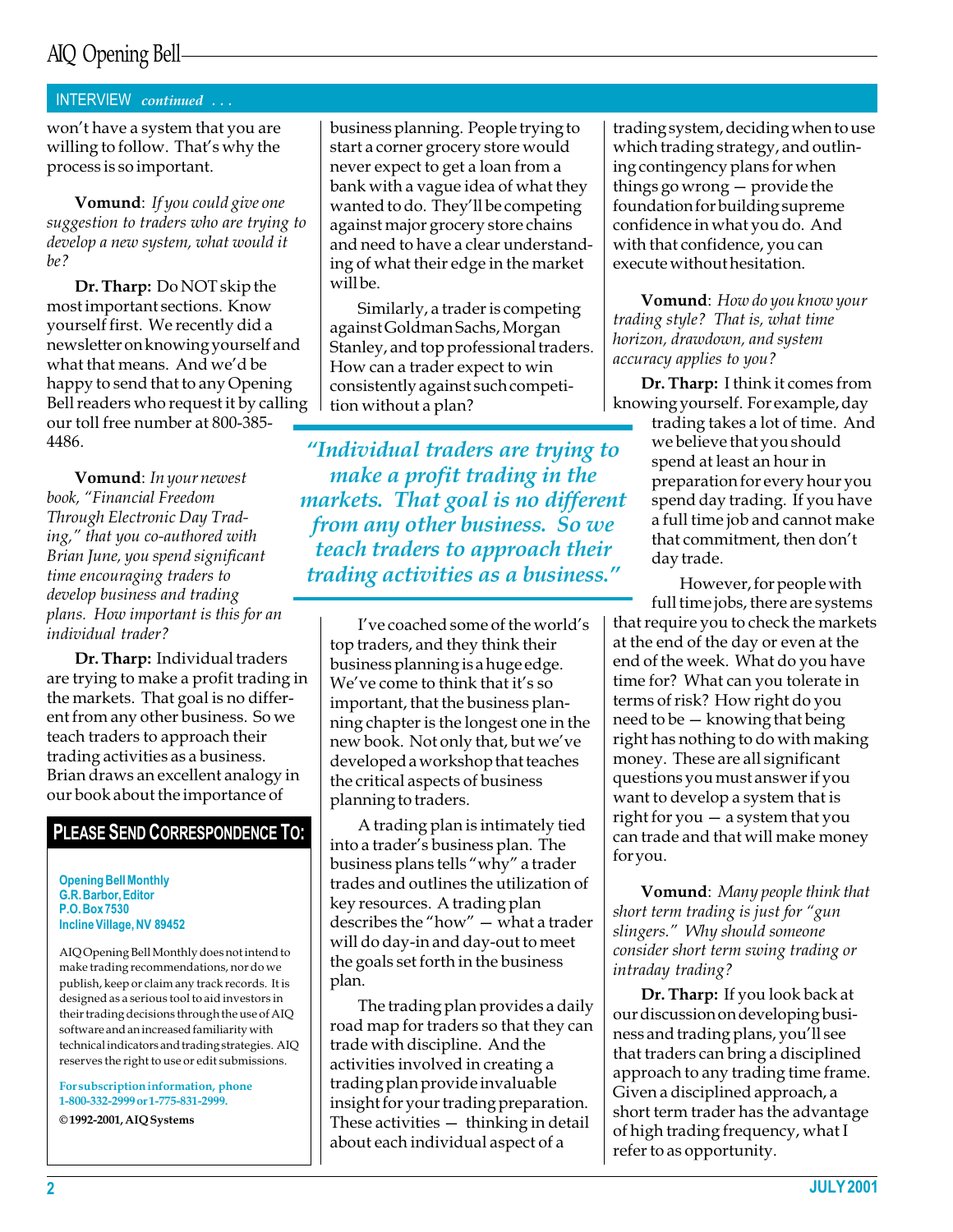#### INTERVIEW continued . . .

But a high degree of trading opportunity is a double-edged sword. A haphazard approach combined with a high level of trading opportunities leads only to faster losses. But a disciplined approach that uses a positive expectancy system (one that makes money over time) combined with a high level of trading opportunities can lead to explosive equity growth.

Because short term trading is so powerful (when done properly) Brian June and I have worked with other key people to found a company called One Minute Trader. This company provides training and services that teach the tools necessary to survive and thrive in the fast paced world of short term trading. Let me give an example of how powerful a role opportunity plays in your trading.

Suppose that you only make money on half of your trades, but that your average winning trade is three times bigger than your average

losing trade. If you risk \$250 per trade (½ a point on 500 shares, for example) and take only eight trades per week, you would make \$100,000 per year which is incredible! And, if you can do that

with enough opportunity, you can really grow your equity in the markets without taking much risk.

Vomund: Would you please explain the importance of understanding the concept behind a system? Also, in "Trade Your Way to Financial Freedom" you write: "The more you

understand the real nature of your concept, the less historical testing you will have to do." Can you explain why this is true?

Dr. Tharp: Before I get into that topic, let me explain something very important that Robert Kiyosaki has

introduced to the world. It's part of his **Cashflow** Quadrant<sup>TM</sup>. Most people who trade are either employees or they are self employed. In either case, people in

those categories work for money as opposed to having money work for them. Now let's take a look at how both those people approach systems.

First, the employee basically works for a system. He's motivated by fear and needs the security of having a system around him con-

A good franchise like McDonalds, has numerous systems for greeting the customer...All of these systems work well because they are simple. Anyone who buys a McDonalds franchise is likely to make a lot of money because that person has to go to Hamburger University and learn how to apply the systems."

trolled by others. He doesn't really understand the system. He just works for it. He needs to be told what to do. Being right is important to him as that's what he's been taught in school for years.

Now if you work for the system (and you don't really understand the system), what kind of questions do you ask about the market? Typically the questions are something like: What stocks should I buy? What's the market going to do? You have no idea how to trade or no system to generate that information for yourself, so you ask questions that are typical of people who work for the system.

The self employed person is the second type of person who works for money. The self employed person tends to be a perfectionist. He is the

"...we believe that you should spend at least an hour in preparation for every hour you spend day trading. If you have a full time job and cannot make that commitment, then don't day trade."

system and he does everything  $$ partially because he thinks no one else can do it better. And when these people become traders, they tend to

become discretionary traders or they have trouble finding a system because nothing is quite good enough. They are always asking how do I improve my system? How can I be right more? How can I do better?

Let's contrast that by looking at people who have money work for them (i.e., as opposed to people who work for money). The businessman is the type of person who develops systems. His goal is to get everything so automated that he could leave the business for a year and it would run itself (and perhaps be better because he is not there). What kind of systems do these people develop? They develop simple systems that the average high school student could follow.

For example, a good franchise like McDonalds, has numerous systems for greeting the customer, serving the food within 30 seconds, preparing the food, advertising, cleaning, etc. etc. All of these systems are very simple and they work well because they are simple. Anyone who buys a McDonalds franchise is likely to make a lot of money because that person has to go to Hamburger University and learn

Interview continued on page 4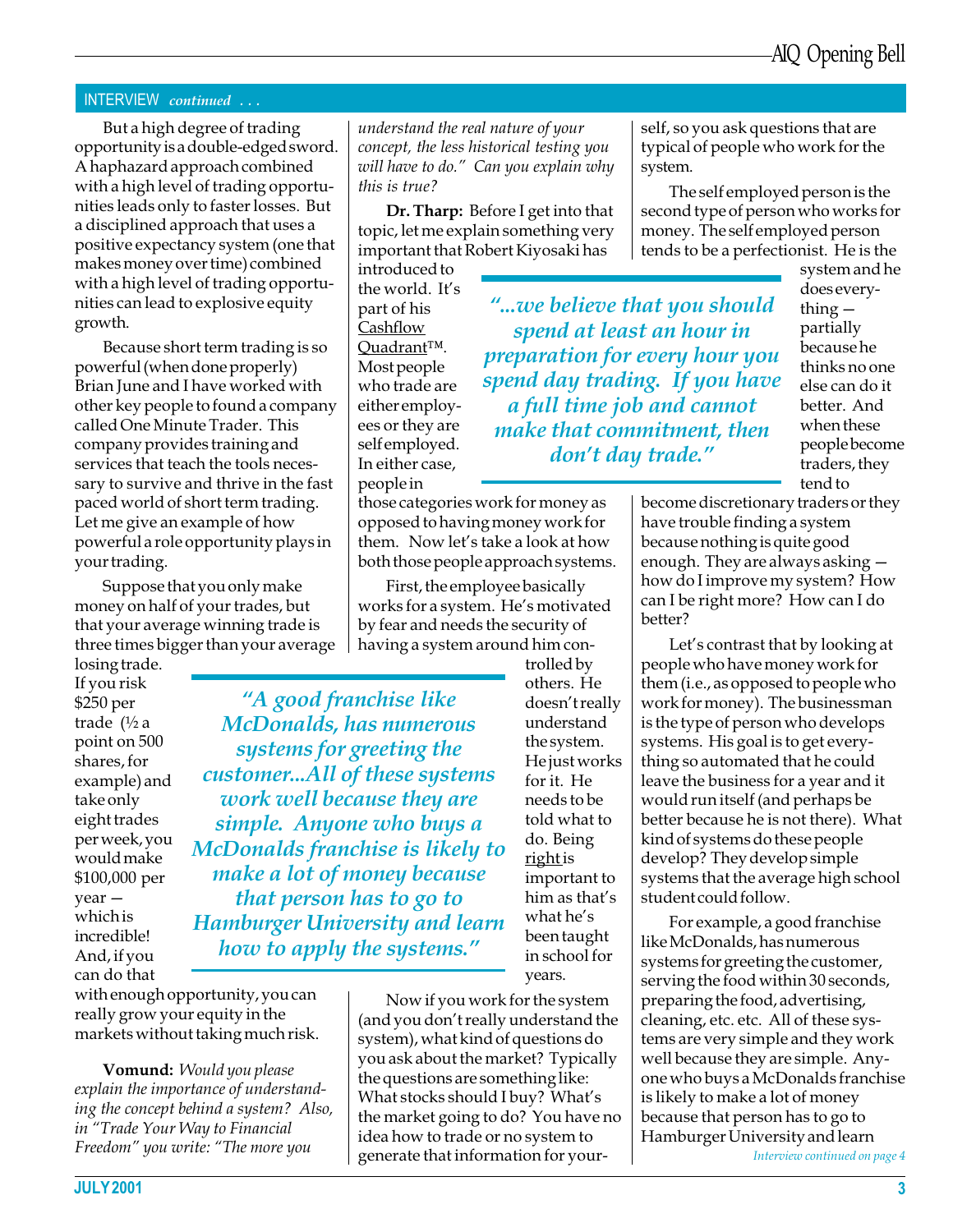## AIQ Opening Bell

#### INTERVIEW continued

how to apply the systems.

Most people don't have this mentality because they are employees (who have no idea what a system is) or self employed people (who are the system). What you want is something that is very simple so that anyone with some intelligence could follow it. And in order to develop something like that, you have to understand it really well.

I used to do seminars with Tom Basso, who contributed to both "Trade Your Way to Financial Freedom" and Financial Freedom Through Electronic Day Trading. Tom always said he was a businessman first and a trader second. He always spent his time looking for anything about the business that he could automate and systematize.

And if you understand what I've just said about Tom as a businessman (who develops systems), then you can understand why you really need to understand what it is you are trying to accomplish and how it works. And the more you understand this, the less you have to test it.

#### AIQ's 12th Annual Lake Tahoe Seminar October 4, 5, & 6

Harveys Resort South Lake Tahoe, Nevada

Kenote Speaker: Dr. Van K. Tharp

Also featured: Rich Denning, Tom Aspray, Dan Zanger, Alan Farley, Martha Sipe, David Vomund Paul Dods

For reservations or more information, call AIQ 800-332-2999

**Vomund**: When creating a

system, the user changes the variables in order to achieve better historical results. Eventually this leads to overoptimization. Can you explain the dangers of optimizing and explain how one knows when a system is overoptimized?

Dr. Tharp: This really is about understanding some statistical

When people try to optimize, they are looking to be right and that's the real danger. Making money has nothing to do with being right.

> terms, such as degrees of freedom. The more variables you have in your system (i.e., the more complex it is and thus the more degrees of freedom it has), the more you can get it to perfectly match what happened in the past. And the better it predicts what happened in the past, the less reliable it will be in the future.

> Basically, you can divide your historical data into two sections. Use one section to optimize your system, but keep it simple. Use the second section to test it as if you have some future data. Do you get the same sort of results? If the optimized sample is a lot better, then it is too optimized.

When people try to optimize, they are looking to be right and that's the real danger. Making money has nothing to do with being right. It has to do with having profits that are many times your initial risk when you are right and very small losses when you are wrong.

Here's an example. Suppose you buy a stock at 50 that's breaking out of a base on high volume. If it falls back into the base, you know you are wrong. As a result, your initial stop loss is only \$1. Suppose you are wrong 4 times in a row. You've now lost \$4 (times the number of shares

you've purchased). However, on the fifth trade when you are right you make 20% on the stock or \$10 per share. You've now been right 20% of the time, but you got a total profit on the stock of \$6 per share. And if each trade represents 1% of your equity, you're up 6%. When you take on that perspective, being right is no longer so important. And thus

optimization is no longer important.

However, I recommend something even more interesting than optimizing. Trade your system in real time with very small posi $tions - like 1 share of stock$ 

or 10 shares. Note what your risk is in each position when you enter. This is what I call a 1-R risk. Then record your final profit or loss in a spreadsheet next to the risk. Divide that final profit or loss by your initial risk, and you'll have your profit expressed as a multiple of the initial risk. I call this the R-multiple of the trade. When you've done 100 or so trades, you'll have the R-multiple distribution of your system.

You can then plug that Rmultiple distribution into a simulator and try various position-sizing algorithms to see what you can live with. You'll see the worst and the best when you randomly simulate an  $R$ -multiple distribution.

Dr. Tharp's interview will be continued in next month's issue of the Opening Bell.

Dr. Van K. Tharp is President of the International Institute of Trading Mastery, Inc., 519 Keisler Drive, Suite 204, Cary, NC 27511. 919-852-3994. He has written a five-volume course for traders, The Peak Performance Course for Traders and Investors, and he is the author of "Trade Your Way to Financial Freedom" and co-author of "Financial Freedom Through Electronic Day Trading.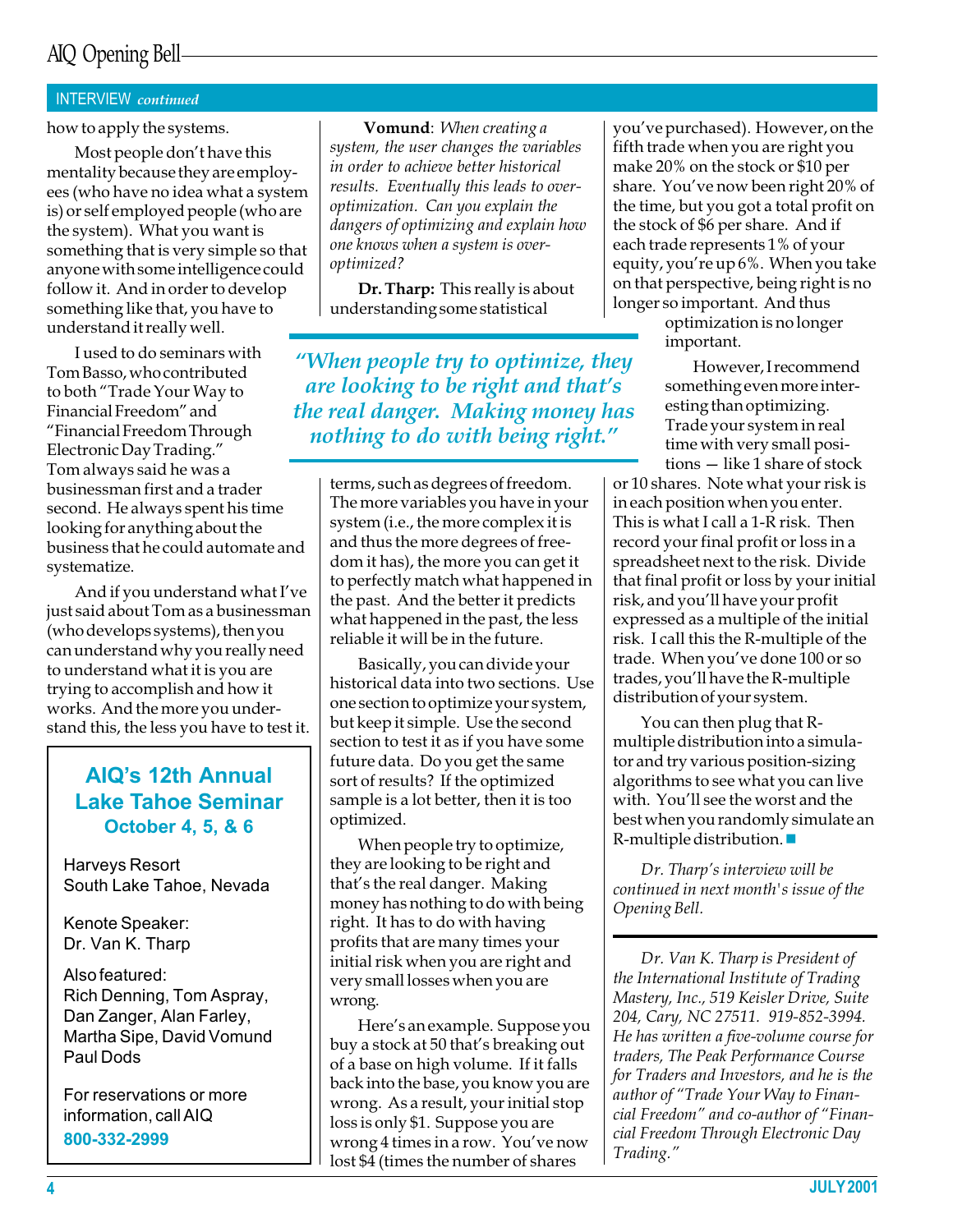#### EXPERT DESIGN STUDIO AT WORK

## A VALUABLE AND UNIQUE AIQ TOOL CAPABILITY TO INCORPORATE MARKET TIMING RULES IN EDS MODELS

#### By David Vomund

**WEXPERENT CONSERVING CONTROVER SURVEYOR CONSERVANCE CONSERVANCE SERVIEWS**<br>ISSUES OF the *Opening Bell*. In our Expert Design Studio (EDS) models in previous earlier work, we backtested models over various time periods without incorporating market timing. That is, stocks were purchased once they passed the screening rules even if the overall market environment was bearish.

TradingExpert Pro's EDS has the capability to incorporate market timing rules as well. In this month's article, we'll explain how to incorporate market timing rules with a mechanical EDS stock selection system.

#### Using Indicators for Market Timing

In the March 1999 issue of the Opening Bell, we introduced a growth investing model. This model picks volatile stocks that do very well during bullish times but can quickly head south when the market turns. Incorporating a market timing rule with this model may be appropriate.

The growth model has several components. To make sure the selected stocks are in a strong uptrend, there is a rule that says the stock must be above its 28-day moving average for all of the last 60 days.

To make sure the stock isn't too extended, a rule was added requiring the stock to be below its upper AIQ Band. Finally, the stock's Volume Accumulation Percent indicator must have a value above 30.

This model can be downloaded



from AIQ's web page at www.aiqsystems.com. Click on Educational Products and then Opening Bell. At the bottom right, click on the *March* 1999 file.

We tested several market timing rules to use in conjunction with the 1999 growth model and we found that the  $S\&P 500's$  Stochastic indicator added value to the model. Since our growth investing model requires a strong uptrending market, we added a rule that requires the S&P 500's Stochastic indicator to be above 80. Therefore, when the S&P 500 is strong enough to move its Stochastic above 80, then stocks that pass the growth model are selected for purchase.

Once the market weakens enough to bring the S&P 500's Stochastic indicator below 80, stocks are not screened for selection. When this condition occurs, no stock, including any that qualify based on our stock screening rules, can be selected.

Here is the EDS code for the market timing portion of the model:

#### rule1 if [stochastic]>80.

#### rule2 if tickerrule("spx", rule1).

In this simple code, the first rule defines the market timing indicator and the second rule allows the indicator to be run on the S&P 500 (ticker SPX). If you want the market timing model to use a different indicator, then you would modify rule1.

For example, if you only wanted to run EDS systems when the S&P 500's Velocity indicator is above

Expert Design Studio at Work continued on page 6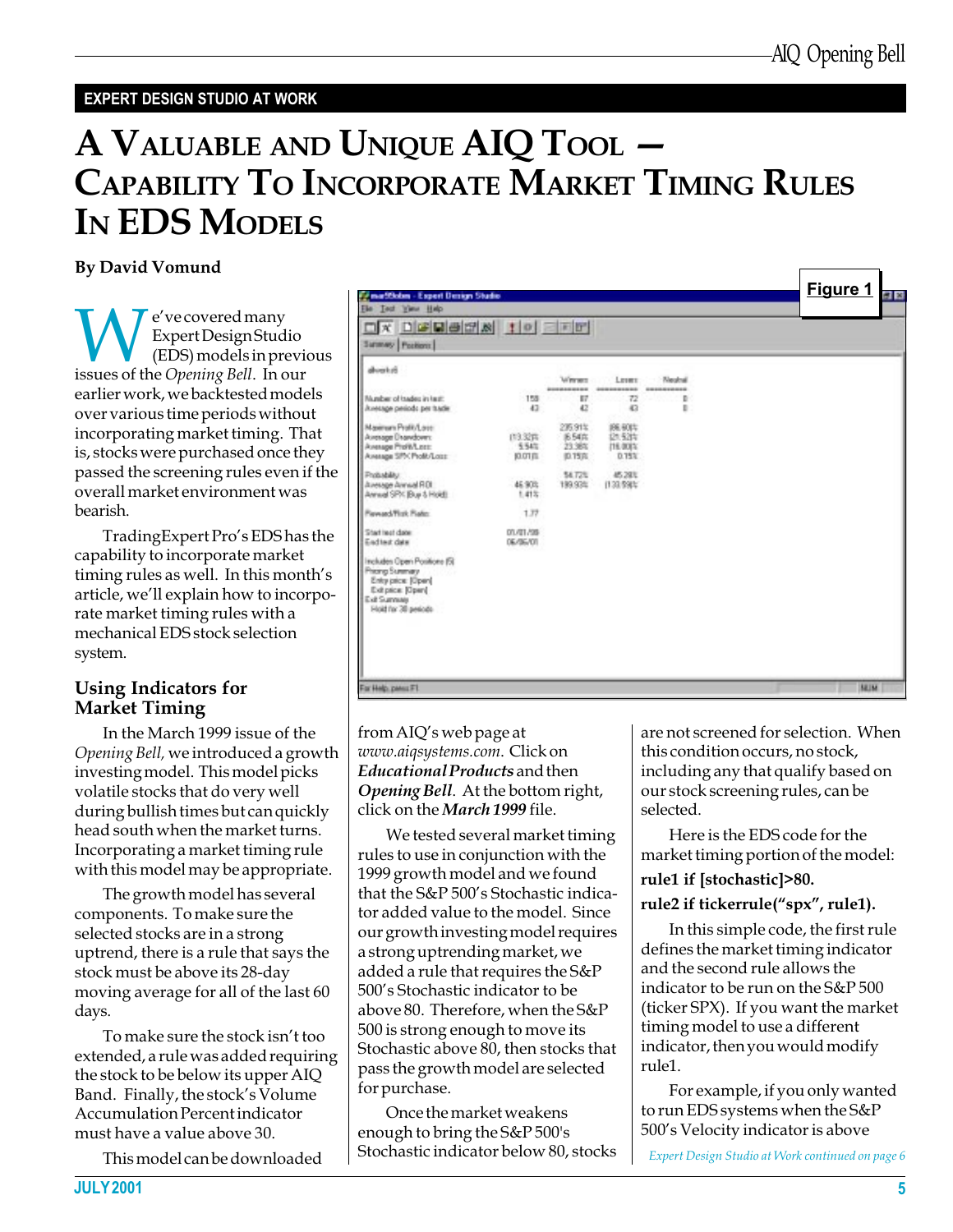#### EXPERT DESIGN STUDIO AT WORK continued ...

#### zero, then the rule would be:

#### rule1 if [velocity]>0.

If you want to run an EDS system when the S&P 500's Phase indicator is increasing, then you would change the code to:

#### rule1 if [phase]>val([phase],1).

How does adding a market timing rule affect our growth model? In **Figure 1**, we show the results of running the growth model without adding market timing rules. The model was run on a database of about 1200 stocks from January 1999 to June 6, 2001. A fixed 30-day holding period was used.

We see that the average stock trade made 5.5% compared to an unchanged S&P 500. The average annual return on investment was 47%.

In Figure 2 we incorporated the market timing rule that specified that stocks could only be purchased during times when the  $S\&P 500's$ Stochastic was above 80. By combining the market timing rule with the growth stock selection model, we see that the number of trades was

| $D[x][x][b][x][b][x][c][x][c]$<br>$\Box$ $\mathbf{x}$                                                                          |                           |                                            |                                              |                              |             |
|--------------------------------------------------------------------------------------------------------------------------------|---------------------------|--------------------------------------------|----------------------------------------------|------------------------------|-------------|
| Sanney Postern                                                                                                                 |                           |                                            |                                              |                              |             |
| division                                                                                                                       |                           | Wergen<br>----------                       | Leser<br>----------                          | <b>Neutral</b><br>---------- |             |
| Mundow of trades in twitt<br>Anesage periods per trade                                                                         | 74<br>43                  | 22<br>42                                   | 34<br>42                                     | 1<br>43                      |             |
| Maximum Profit/Love<br>Average Drandown:<br>Avenage Profit/Loct:<br>Average SPN Profit/Lozz                                    | (12.12)<br>7.74%<br>1.25% | 222.96%<br>8.29向<br>25.48%<br><b>D.77页</b> | 147,748%<br>119,150%<br>112,967%<br>(1.93)). |                              |             |
| Probability:<br><b>Binesson Annual ROI</b><br>Annual SPX Buy & Hold)                                                           | 65 103<br>1.41%           | \$2,706<br>25.301                          | 机固定<br>(103.2014)                            |                              |             |
| Feward Flok Rate:                                                                                                              | 236                       |                                            |                                              |                              |             |
| Start leat date:<br>Eadtest date                                                                                               | 01/01/08<br>06/06/01      |                                            |                                              |                              |             |
| Includes Open Positions (S)<br>Pricing Summary<br>Entry price: (Open)<br>Ext pace [Open]<br>Evil Summar<br>Hold for 30 periods |                           |                                            |                                              |                              |             |
| For Help, pales F1                                                                                                             |                           |                                            |                                              |                              | <b>BELM</b> |

reduced in half but the stock selections performed better.

The average gain per trade rose to 7.7% compared to an equivalent 1.3% loss in the S&P 500. The average annual return on investment was 65%.

| April 2000 - Expert Denign Studio<br>Ele Test View Help                                                                                          |                                            |                                        |                                                  |                         | Figure 3   |
|--------------------------------------------------------------------------------------------------------------------------------------------------|--------------------------------------------|----------------------------------------|--------------------------------------------------|-------------------------|------------|
| Sunewy Postions                                                                                                                                  |                                            |                                        |                                                  |                         |            |
| <b>Citizenkane</b>                                                                                                                               |                                            | <b>Manager</b><br>----------           | Luses<br>----------                              | Neutral<br>------------ |            |
| Number of trades in test:<br>Avetage periods per trade.                                                                                          | 356<br>14                                  | 179<br>14                              | 172<br>14.                                       | 5<br>14                 |            |
| Maximum Profit/Louis<br>Jonesson Disendown:<br>Avessor Profit Loss<br>Aircrage SPK Profit/Long                                                   | $2.50 - 2.00$<br>19.2915<br>1.82%<br>0.15% | BE ETTL<br>(2.1876)<br>14.74%<br>1.93% | <b>BL 50(X)</b><br>115,900%<br>作3:24比<br>(1.701) |                         |            |
| Podsability:<br>Avesson Annual RDI<br>Arrest SPA Buy & Hold:                                                                                     | 29.62%<br>19.12以                           | 50,265<br>369,935                      | AB 38 32<br>(333.71));                           |                         |            |
| Fleward/Flink Plater.                                                                                                                            | 1.16                                       |                                        |                                                  |                         |            |
| Start heat claim<br>End test date                                                                                                                | 07/03/08<br>06/09/01                       |                                        |                                                  |                         |            |
| Using let 5P500<br>Includes Open Poplions (S)<br>Pricing Summary<br>Entry price: [Open]<br>Extrace (Open)<br>Exit Summare<br>Hold for 18 periods |                                            |                                        |                                                  |                         |            |
| For Help, peecs F1                                                                                                                               |                                            |                                        |                                                  |                         | <b>MUM</b> |

#### Using AIQ's DJIA Market Timing Model

We've seen how indicators can be used in EDS to create market timing rules. EDS has the capability to incorporate AIQ's market timing Expert Ratings (ticker DJIA) in a stock screening model as well. That is, you can have EDS run a stock screening model only during times when the AIQ market timing model is on a buy signal. When the timing model is on a sell signal, then no stocks are purchased.

The EDS code for checking to see if AIQ's market timing model is somewhat involved.

Here is the code:

!Search for ERs in the last 220 days

define scandays 220.

! rule for up ER's of 95 and greater

erup if [er up] >=95.

erdown if [er down] >=95.

UpSignal is

ScanAny(erup,scandays).

DownSignal is ScanAny(erdown,scandays).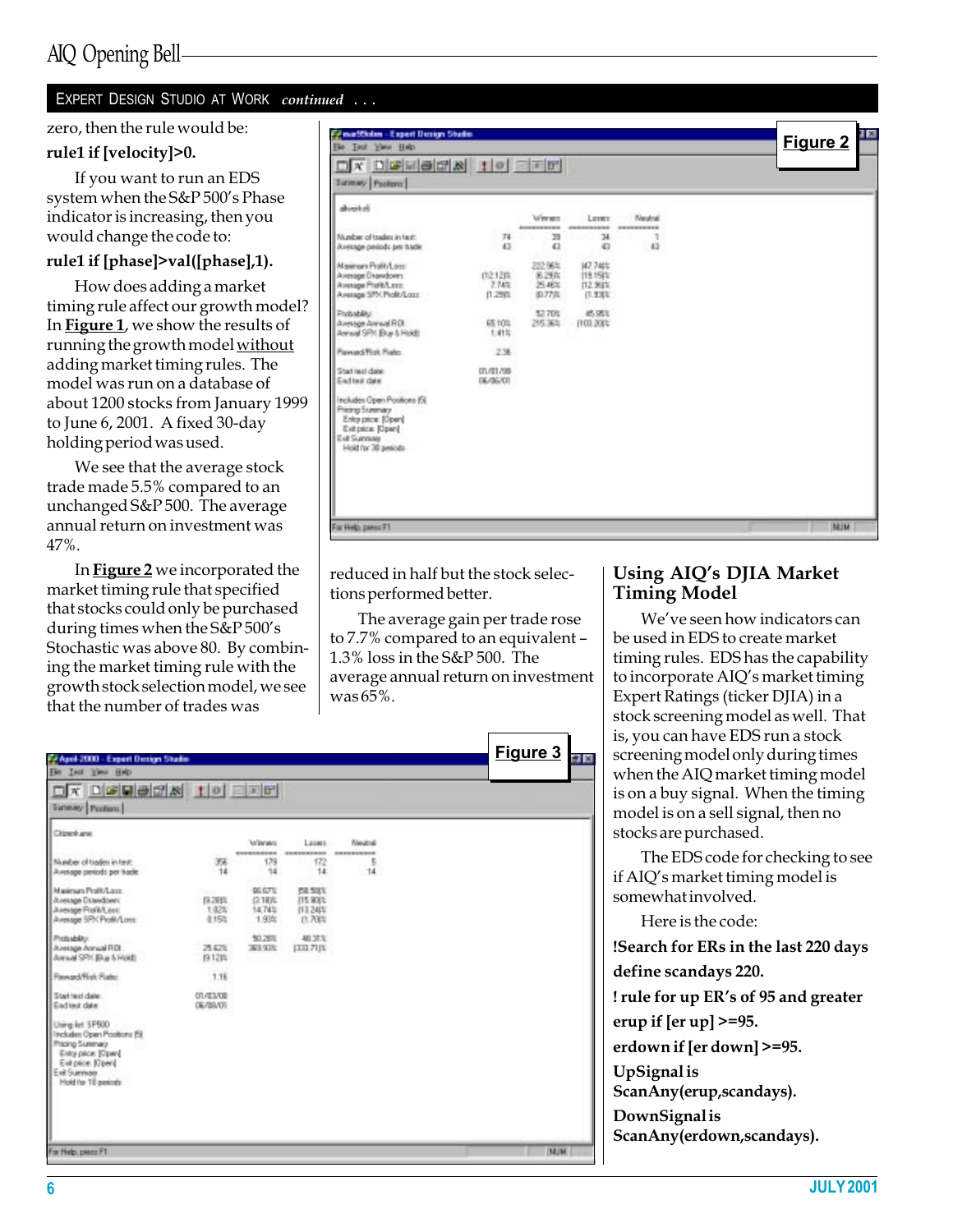#### EXPERT DESIGN STUDIO AT WORK continued ...

If ScanUps date is greater than ScanDowns, then the LAST signal given was a BUY

LastWasBuy if UpSignal > DownSignal.

LastWasSell if DownSignal > UpSignal.

marketrule if tickerrule("djia", LastWasBuy).

To briefly explain this code, the model looks at all the Expert Rating signals of 95 or greater for ticker DJIA in the last 220 days. Of those signals, it finds the latest one and then sees whether it was a buy or a sell signal. If the last signal was a buy then the final "marketrule" passes the screening.

This EDS file can also be downloaded from the internet at www.aiqsystems.com. Click on Educational Products and then Opening Bell. At the lower right click on July 2001.

To combine this market timing model with any stock selection model, simply copy and paste it into the stock model and add the "marketrule" to the final stock rule. By doing this, your stock selection systems will only buy stocks when the AIQ market timing model is on a buy signal.

How does combining market timing Expert Ratings change a stock selection model? We'll look at our Citizen Kane model that was featured in the April 2000 Opening Bell. This bottom-fishing model buys stocks that have corrected by at least 30% sometime between 10 and 50 days ago. In addition, each stock's Volume Accumulation Percent indicator must be above zero and trending higher.

This model is run on an S&P 500 database with a fixed 10 business day holding period. The time period used was January 2000 to June 8, 2001.

**Figure 3** shows the backtesting

| Test View Help<br>File:<br>X DEBER 10 EFF                                                                                                          |                           |                                  |                                           |                      | Figure 4   |
|----------------------------------------------------------------------------------------------------------------------------------------------------|---------------------------|----------------------------------|-------------------------------------------|----------------------|------------|
| Summary Posteres                                                                                                                                   |                           |                                  |                                           |                      |            |
| <b>Chicenhave</b>                                                                                                                                  |                           | Werger<br>----------             | Leser<br>----------                       | Nedral<br>---------- |            |
| Mundow of trades in twitt<br>Avesage periods per trade                                                                                             | 264<br>14                 | 141<br>14                        | 119<br>14.                                | 2<br>14              |            |
| Maximum Profit/Love<br>Average Drawdown:<br>Avenue ProWLerr:<br>Average SP/CProfit/Lozz                                                            | 19.1045<br>1,64%<br>0.52% | 96,254:<br>贷财库<br>13.23%<br>201% | FA 931<br>115.950%<br>112,261%<br>(1.261) |                      |            |
| Podubility<br>Average Annual ROI<br>Annual SPX Buy & Hold!                                                                                         | 41,643.<br>19.12円         | 54.17%<br>335.52%                | APS DIETE<br>(312.821%)                   |                      |            |
| <b>Fewerd Flok Rate:</b>                                                                                                                           | 1.38                      |                                  |                                           |                      |            |
| Start leat date:<br>Eadtest date                                                                                                                   | 07/07/08<br>06/09/01      |                                  |                                           |                      |            |
| Using lot 5P500<br>Includes Üpen Positions FSI<br>Pricing Summary<br>Entry price: [Open]<br>Exhiption (Open)<br>Exit Summar<br>Hold for 18 periods |                           |                                  |                                           |                      |            |
|                                                                                                                                                    |                           |                                  |                                           |                      |            |
|                                                                                                                                                    |                           |                                  |                                           |                      |            |
| For Help, peers F1                                                                                                                                 |                           |                                  |                                           |                      | <b>NUM</b> |

results for the Citizen Kane bottomfishing model without incorporating market timing. There are 356 trades with an average gain per trade of 1.02% over the fixed 10 business day holding period.

After combining the market timing code with the Citizen Kane file, we ran the model over the same time period. By requiring the AIQ market timing model to be on a buy signal, the number of trades was reduced to 264 (**Figure 4**). The average gain per trade rose from 1.02% to 1.64%. Buying stocks only when the AIQ market timing model was on a buy improved the results.

The capability to combine market timing rules with stock selection rules is a valuable and unique tool in the AIQ software.

It is interesting to see how certain market timing rules help some EDS screening models but can hurt others. Market timing rules that help growth models can be very different than market timing rules that help bottom-fishing systems.

We encourage you to use the

information from this article to test various market timing techniques on your EDS stock screening models.  $\blacksquare$ 

David Vomund publishes VIS Alert, a weekly investment newsletter. For a sample copy of the newsletter, call (775) 831-1544 or go to www.visalert.com.

#### **S&P 500 Changes**

#### Changes to the S&P 500 Index and Industry Groups:

Pepsi Bottling Group (PBG) replaces Adaptek Inc. (ADPT). PBG is added to the Soft Drinks (SODAGRP) group.

TMP Worldwide (TMPW) replaces CIT Group (CIT). TMPW is added to the Advertising (SERVICEA) group.

John Hancock Financial Services (JHF) replaces Harcourt General Inc. (H). JHF is added to the Life & Insurance (INSURALI) group.

Zions Bancorp (ZION) replaces Alza Corp. (AZA). ZION is added to the Banks (BANKGRP) group.